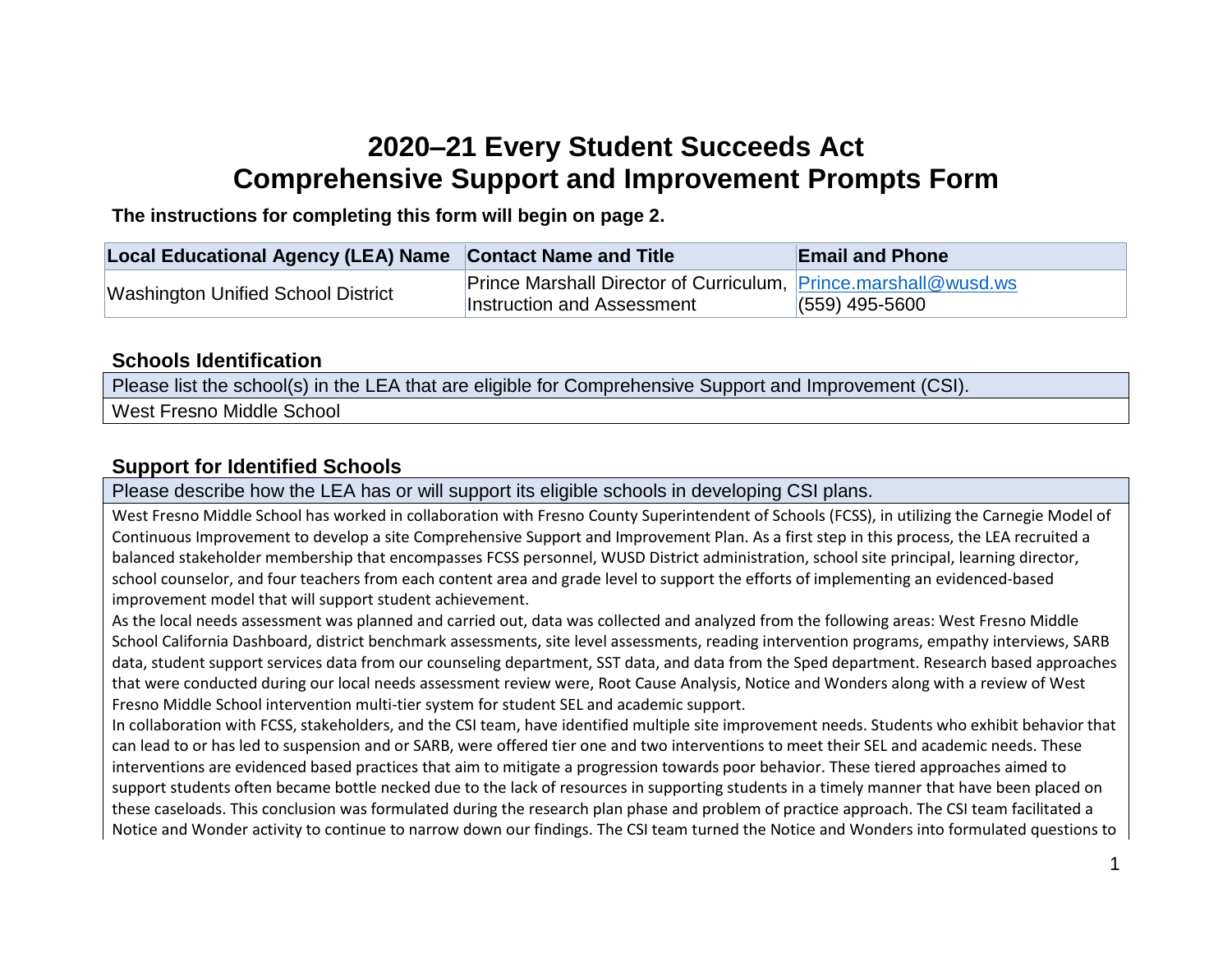spark research topics and match proposed interventions to identified needs. These needs identified within the Research Plan document will be the base of the CSI Plan. The team is taking a preventative approach in supporting our students through the whole school setting before students reach tier two.

Our Notice and Wonders research tools and an evaluation of our current practices at the LEA and school site level have provided stakeholders and CSI team with enough data to investigate and identify the problem of practice and create a CSI school plan for student improvement based on site CSI qualifications. The LEA will continue to utilize the practice of Notice and Wonders during our district collaborative and site meetings to further support our ongoing implementation of the selected plan and data collection.

Selected evidence-based Curriculum will be delivered within our universal and supplemental tiered system. Universal is defined as whole-school, while our supplemental tier will be whole-school, it provides intensive levels of student support in academics on a personal growth level. West Fresno Middle School has a structured master schedule that consists of a section for Response to Intervention. Addressing our challenges by utilizing all staff members, removes the idea of hiring personnel and will support all students in every classroom every day. Within this structure we are able to build staff capacity in supporting an intervention platform that is designed to prescribe specifically what each students needs within their Math and ELA content areas through a data driven system.

The LEA will ensure that West Fresno Middle School has time allotted to build capacity and analyze data monthly. Implementation support systems are structured in place by administration, counselors and school psychologists. Professional learning, drop in observations and continued analysis of implementation practices will be evaluated and supported.

The guidance of the LEA in the role of identifying resource inequities were identified within our analysis of site level data. Through the Root Cause Analysis process and stakeholder collaboration, it was evident that in comparison to other sites within our district that there is a personnel imbalance when it comes to providing services for students on our site that meet requirements for counseling, academic remediation and other resources aligned to support student achievement. Resources provided by the LEA are the budget allocations located in the site Single Plan for Student Achievement (SPSA). Stakeholders had the opportunity to breakdown expenses which led to the discussion of resources, personnel, excessive student caseloads, and a lack of universal support to take preventative steps in mitigating excessive caseloads and poor student achievement. The plan that we have developed supplements our site support and infuses sustainability by utilizing a broader approach and current staff.

#### **Monitoring and Evaluating Effectiveness**

Please describe how the LEA will monitor and evaluate the implementation and effectiveness of the plan to support student and school improvement.

The LEA will include West Fresno Middle School in the monitoring, evaluation and implementation of the CSI plan to meet accountability expectations. The LEA has established benchmarks set throughout the school year to support data analysis and reporting of CSI progress. West Fresno Middle School administrative team meets weekly; CSI team meets monthly with LEA member present along with quarterly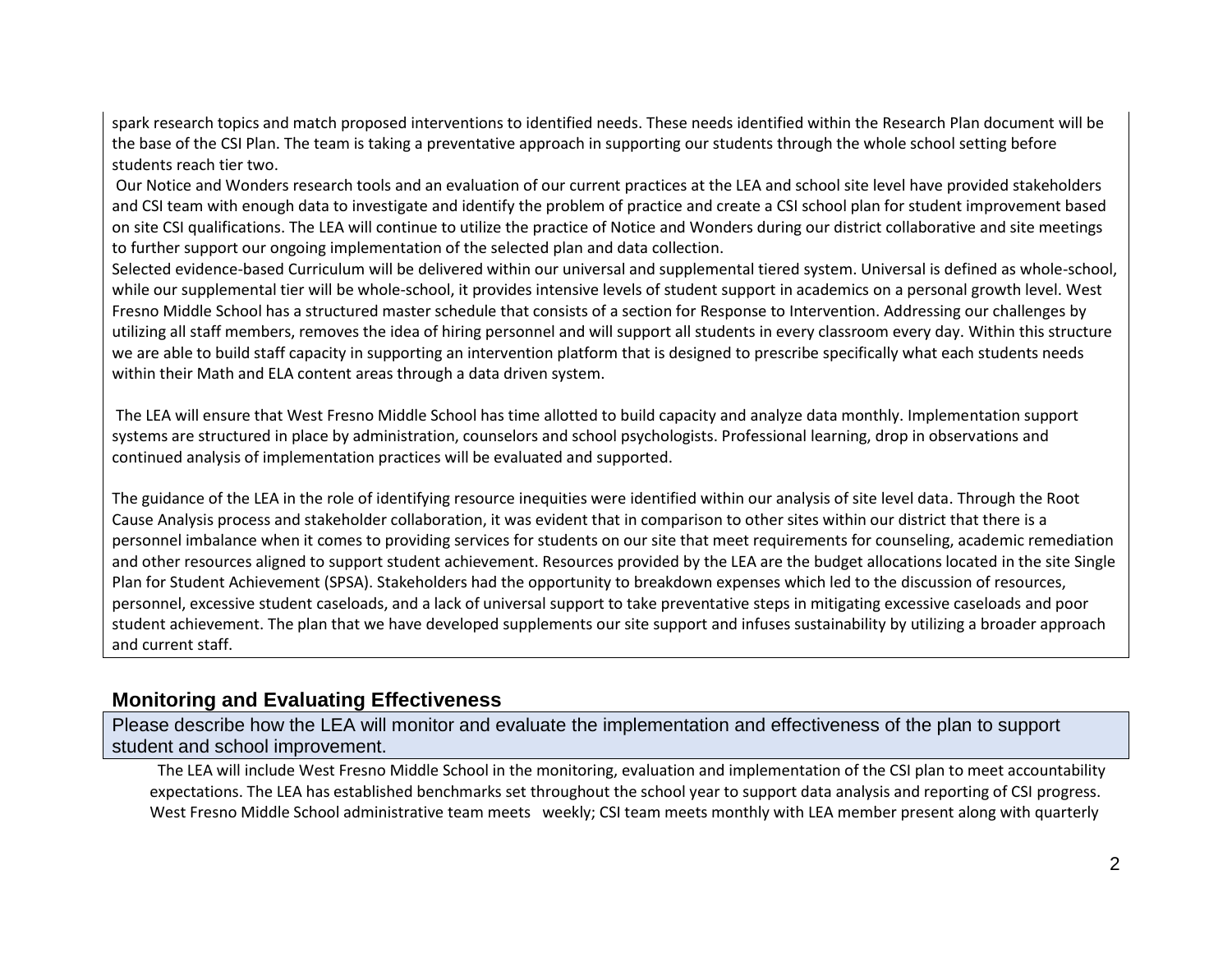benchmark dates set by the LEA that are discussed at the district level. The areas of focus set by the LEA that align with site goals are the following: Academic, Attendance, Suspension/School Climate and progress of EL's. SMART Goals will be set as a way to measure program effectiveness with the use of the PDSA Cycle.

The type of data that will be collected to support our implementation and effectiveness is that of state, local, site, students and parent feedback through surveys and or empathy interviews. The CSI team will evaluate both qualitative and quantitative data. Qualitative data will be collected in forms of surveys and or empathy interviews to provide systematic feedback aligned with the implementation of our CSI plan. Quantitative data will provide us with hard numbers of which we can observe trends, areas of need and progression towards meeting our CSI SMART Goals.

In efforts to build the capacity of our school, stakeholders and those within our learning community we will continue to focus on the Carnegie Continuous Improvement Model. The goal of the LEA is to support each focus area with fidelity through professional learning, site alignment of services and scaffold support through counselors, administration and other coaching opportunities aligned to site needs. We will ensure that time is allotted for staff collaboration with a direct intention on addressing the implementation of our CSI plan.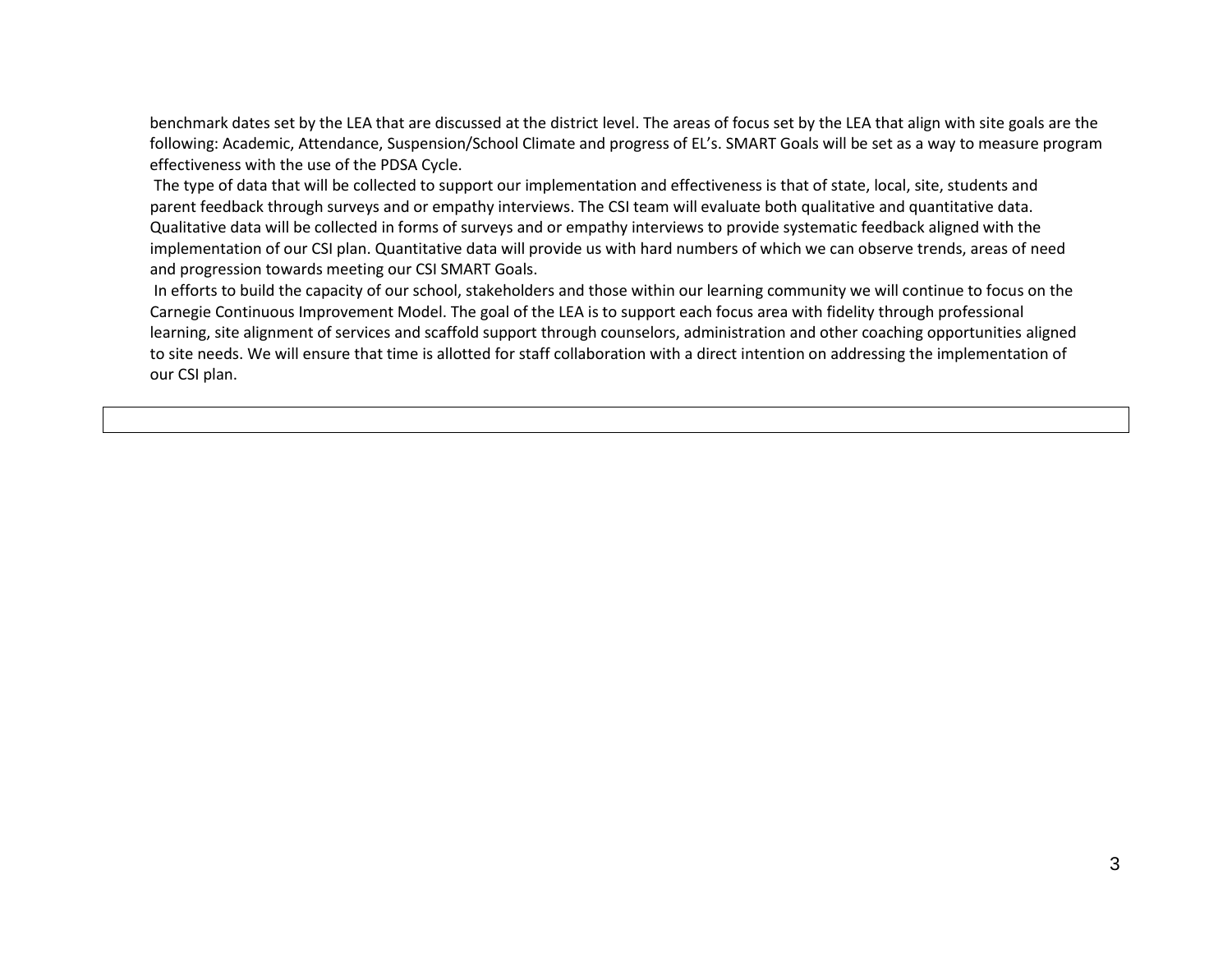# **Instructions**

The Every Student Succeeds Act (ESSA) requires the local educational agency (LEA), in partnership with stakeholders, to develop and implement a plan to improve student outcomes in each school identified for Comprehensive Support and Improvement (CSI). The CSI plan must be approved by the school, LEA, and its state educational agency (SEA). For purposes of the ESSA, the State Board of Education (SBE) serves as California's SEA.

At its January 2019 meeting, the SBE took action to approve three CSI Prompts to be included in the Plan Summary of the Local Control and Accountability Plan (LCAP). The LEA would use the CSI Prompts to report how it was developing its CSI plans and monitoring improvement progress. The County Office of Education (COE) would then approve the CSI Prompts and submit a list of the LEAs with approved prompts to the SBE for final approval.

In response to the effects of COVID-19 on California's education system, Senate Bill 98 waives the requirement of the LCAP for the 2020–21 school year (SY). The attached form replaces, for the 2020–21 SY only, the CSI Prompts requirement in the Plan Summary of the LCAP.

Each LEA with schools identified on the 2019 California School Dashboard (Dashboard) for CSI, shall complete this form and submit to its COE for approval no later than **October 31, 2020**. The COE shall determine the method of submission that best meets its local context.

A COE that serves as an LEA with schools identified for CSI on the 2019 Dashboard and that generally submits an LCAP to the CDE, shall complete and submit the 2020–21 CSI Prompts form to the CDE at **[LCAPreview@cde.ca.gov](mailto:LCAPreview@cde.ca.gov)** no later than **October 31, 2020.** 

The required details and prompts are as follows:

Provide the LEA's contact information in the space provided in the form:

- **Name of the LEA**
- **Contact Name and Title**
- **Contact email address and phone number**